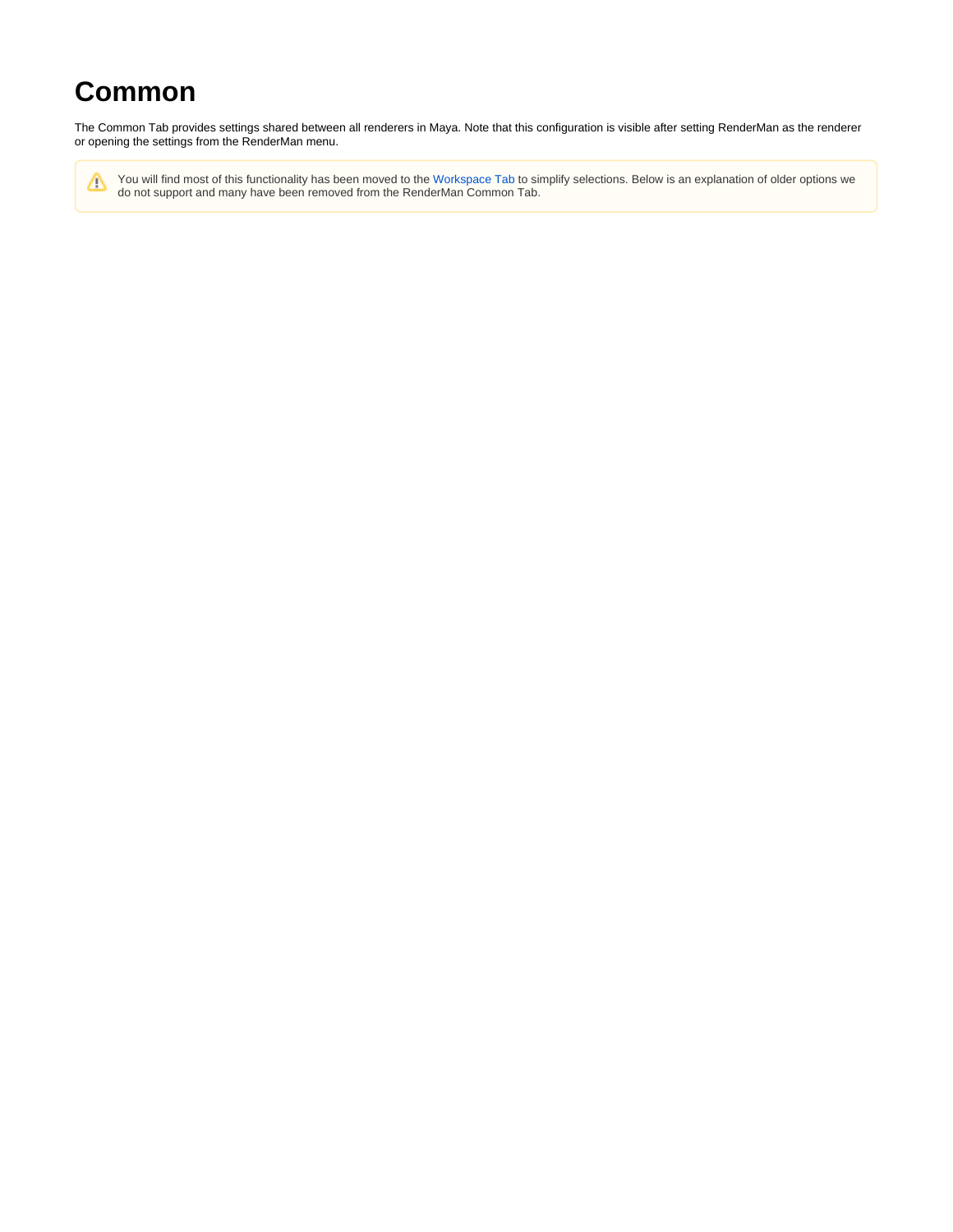| M Render Settings                                                                                                                                                                                                    |                                                                      |                    |   |  | П | × |  |
|----------------------------------------------------------------------------------------------------------------------------------------------------------------------------------------------------------------------|----------------------------------------------------------------------|--------------------|---|--|---|---|--|
| <b>Edit</b><br><b>Presets</b><br>Help<br>Render Layer masterLayer<br>Render Using RenderMan                                                                                                                          |                                                                      |                    |   |  |   |   |  |
| RenderMan<br>Common<br>Path: C:/Users/hackett/Documents/maya/projects/default/images/UNTITLED_v001_t01<br>File name: UNTITLED_perspShape_beauty.0001.exr<br>Image size: 960 x 540 (13.3 x 7.5 inches 72 pixels/inch) |                                                                      |                    |   |  |   |   |  |
| <b>Color Management</b>                                                                                                                                                                                              |                                                                      |                    |   |  |   |   |  |
|                                                                                                                                                                                                                      | Apply Output Transform to Renderer                                   |                    |   |  |   |   |  |
| Transform Type: View Transform                                                                                                                                                                                       |                                                                      |                    |   |  |   |   |  |
| Output Transform: Use View Transform                                                                                                                                                                                 |                                                                      |                    | o |  |   |   |  |
| <b>Frame Range</b>                                                                                                                                                                                                   |                                                                      |                    |   |  |   |   |  |
| Render: -<br><b>Start frame:</b><br>End frame:                                                                                                                                                                       | Current Frame<br>1.000<br>10,000                                     | <b>C</b> Animation |   |  |   |   |  |
| By frame: 1.000                                                                                                                                                                                                      | Skip existing frames                                                 |                    |   |  |   |   |  |
| Start number:                                                                                                                                                                                                        | Renumber frames<br>1.000                                             |                    |   |  |   |   |  |
| By frame:<br><b>Renderable Cameras</b>                                                                                                                                                                               | 1.000                                                                |                    |   |  |   |   |  |
| Renderable Camera                                                                                                                                                                                                    |                                                                      |                    |   |  |   |   |  |
| Alpha channel (Mask) √<br>Depth channel (Z depth)                                                                                                                                                                    | persp                                                                |                    |   |  |   |   |  |
| <b>Image Size</b>                                                                                                                                                                                                    |                                                                      |                    |   |  |   |   |  |
| Presets: HD 540                                                                                                                                                                                                      |                                                                      |                    |   |  |   |   |  |
| Maintain ratio: • Pixel aspect<br>Width:<br>Height:<br>Size units:                                                                                                                                                   | Maintain width/height ratio<br>Device aspect<br>960<br>540<br>pixels |                    |   |  |   |   |  |
| Resolution:                                                                                                                                                                                                          | 72,000                                                               |                    |   |  |   |   |  |
| <b>Resolution units:</b>                                                                                                                                                                                             | pixels/inch                                                          |                    |   |  |   |   |  |
| Device aspect ratio:                                                                                                                                                                                                 | 1.778                                                                |                    |   |  |   |   |  |
| Pixel aspect ratio:                                                                                                                                                                                                  | 1.000                                                                |                    |   |  |   |   |  |
| ▶<br><b>Scene Assembly</b>                                                                                                                                                                                           |                                                                      |                    |   |  |   |   |  |
| <b>Render Options</b>                                                                                                                                                                                                |                                                                      |                    |   |  |   |   |  |
|                                                                                                                                                                                                                      | Close                                                                |                    |   |  |   |   |  |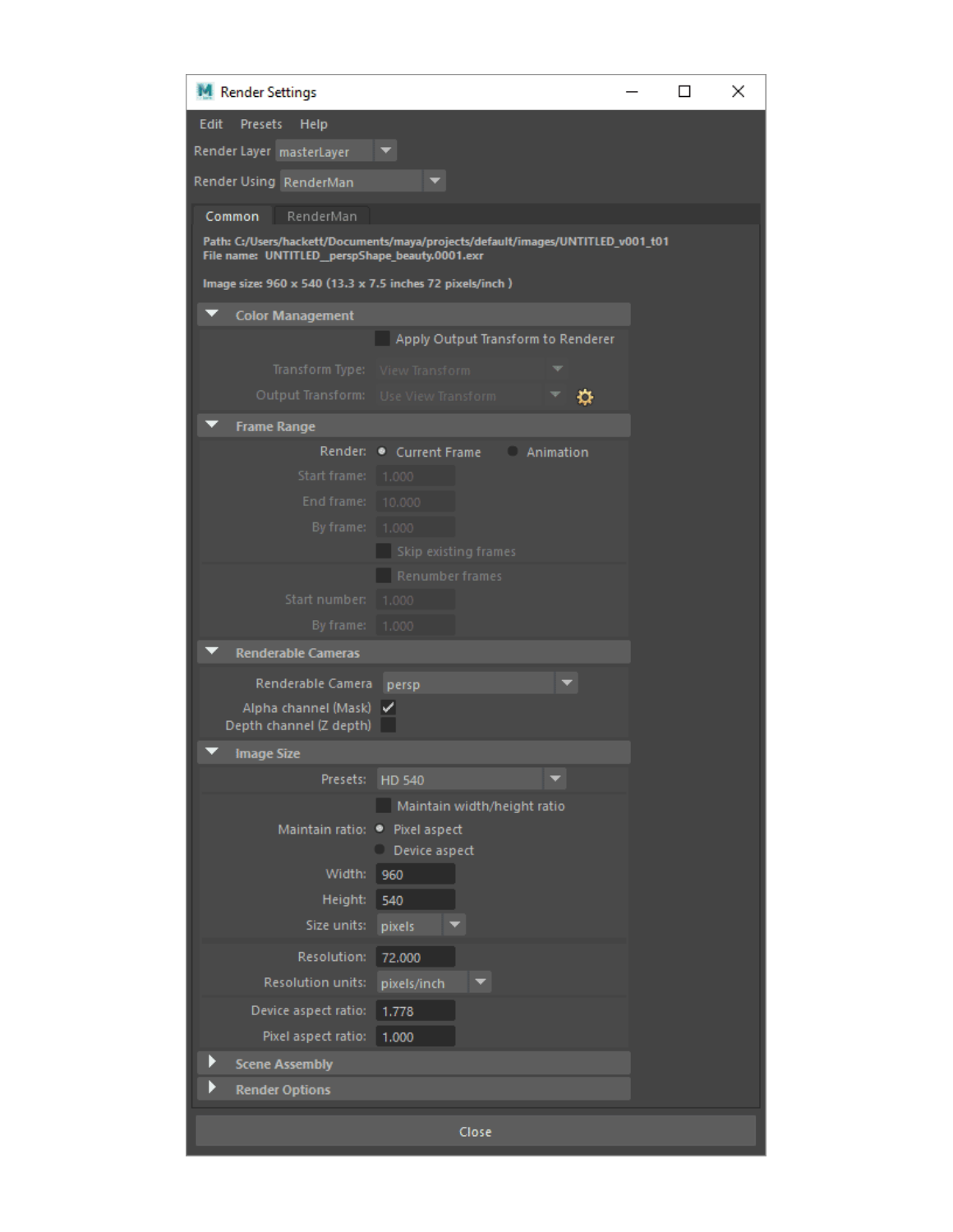## **Path**

Does not apply, if this is visible, toggle your renderer selection away and back to RenderMan to refrash.

#### **File Name**

Does not apply, please use the [Workspace Tab](https://rmanwiki.pixar.com/display/RFM24/Workspace) for naming using convenient tokens.

## **Image Size**

Displays the resolution (generally in pixels and inches).

#### **Color Management**

RenderMan does not support the Output Transform setting. However, view [remapping](https://rmanwiki.pixar.com/display/REN/Image+Tool) is available in "it".

## **File Output**

The name of rendered image files can be composed of up to three elements: file name, frame number, and file format.

## **File Name Prefix**

Determines the base name for rendered images.

## **Image Format**

Does not apply, the [AOVs tab](https://rmanwiki.pixar.com/display/RFM24/AOVs) sets the display driver.

## **Compression**

Does not apply, the AOVs tab sets the compression in the Display Driver

## **Frame/Animation Ext**

The format used to name output images.

#### **Frame Padding**

Does not apply, use the Workspace Tab to set this with the tokens as explained on the documentation page.

## **Framebuffer/Naming Scheme**

Does not apply to RfM, these are set in the AOVs tab

## **Use Custom Extension**

Does not apply to RfM, use the Workspace tab as mentioned above.

| <b>Frame Range</b>                                |                      |  |  |  |
|---------------------------------------------------|----------------------|--|--|--|
| Start frame: 1.000                                |                      |  |  |  |
| End frame: 10.000                                 |                      |  |  |  |
| By frame: 1.000                                   |                      |  |  |  |
|                                                   | Skip existing frames |  |  |  |
|                                                   | Renumber frames      |  |  |  |
| Start number: 1.000                               |                      |  |  |  |
| By frame: 1.000                                   |                      |  |  |  |
| <b>Renderable Cameras</b>                         |                      |  |  |  |
| Renderable Camera persp                           |                      |  |  |  |
| Alpha channel (Mask) V<br>Depth channel (Z depth) |                      |  |  |  |

## **Frame Range**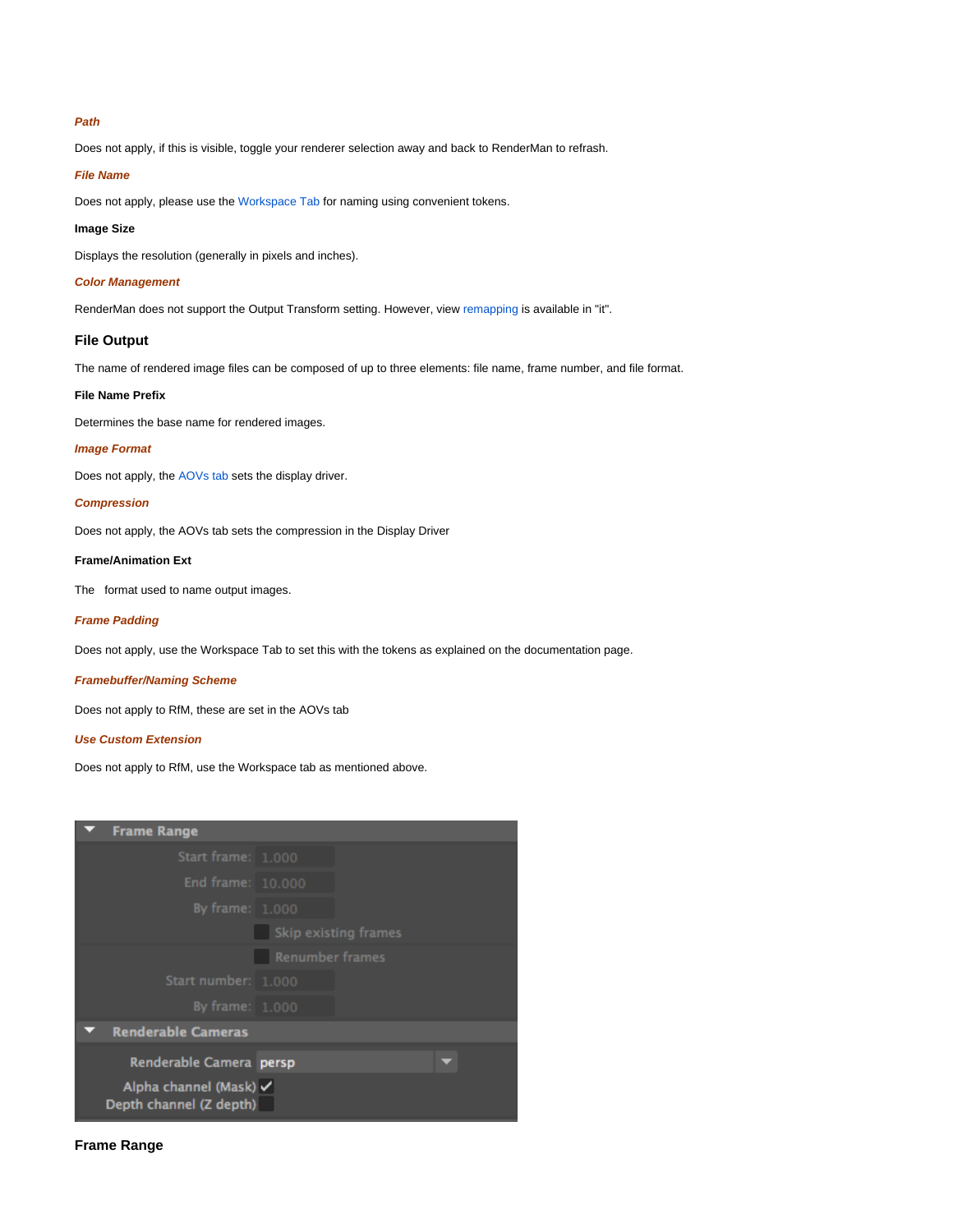## **Start Frame, End Frame**

Specifies the first and last frames to render. Frame/Animation Ext must be set to an option containing # to enable these parameters, otherwise a single frame will be used.

#### **By Frame**

The increment between the output names of rendered frames. By Frame is only available if Frame/Animation Ext is set to an option containing #.

#### **Renderable Cameras**

## **Renderable Camera**

Select your render camera from this list. If your scene has only one renderable camera (for example, the perspective camera), whatever camera is selected in this drop-down list becomes the renderable camera. In other words, the newly selected camera becomes the renderable one in your scene (the default perspective camera becomes unrenderable).

#### **Alpha Channel (Mask)**

Determines whether rendered images contain a mask channel.

## **Depth Channel (Z Depth)**

Determines whether rendered images contain a depth channel. Preferred to use the AOVs tab to specify \_depth or Z.

|   | <b>Image Size</b>              |                             |
|---|--------------------------------|-----------------------------|
|   | Presets: HD 540                |                             |
|   |                                | Maintain width/height ratio |
|   | Maintain ratio: · Pixel aspect |                             |
|   |                                | <b>Device aspect</b>        |
|   | <b>Width: 960</b>              |                             |
|   | Height: 540                    |                             |
|   | Size units: pixels             |                             |
|   | Resolution: 72.000             |                             |
|   | Resolution units: pixels/inch  |                             |
|   | Device aspect ratio: 1.778     |                             |
|   | Pixel aspect ratio: 1.000      |                             |
| Þ | <b>Scene Assembly</b>          |                             |
|   | <b>Render Options</b>          |                             |
|   |                                | ✔ Enable Default Light      |
|   | Pre render MEL:                |                             |
|   | Post render MEL:               |                             |
|   | Pre render layer MEL:          |                             |
|   | Post render layer MEL:         |                             |
|   | Pre render frame MEL:          |                             |
|   | Post render frame MEL:         |                             |

## **Image Size**

## **Presets**

Choose a resolution for your output images based on a selection of industry standards.

**Maintain Width/Height Ratio**